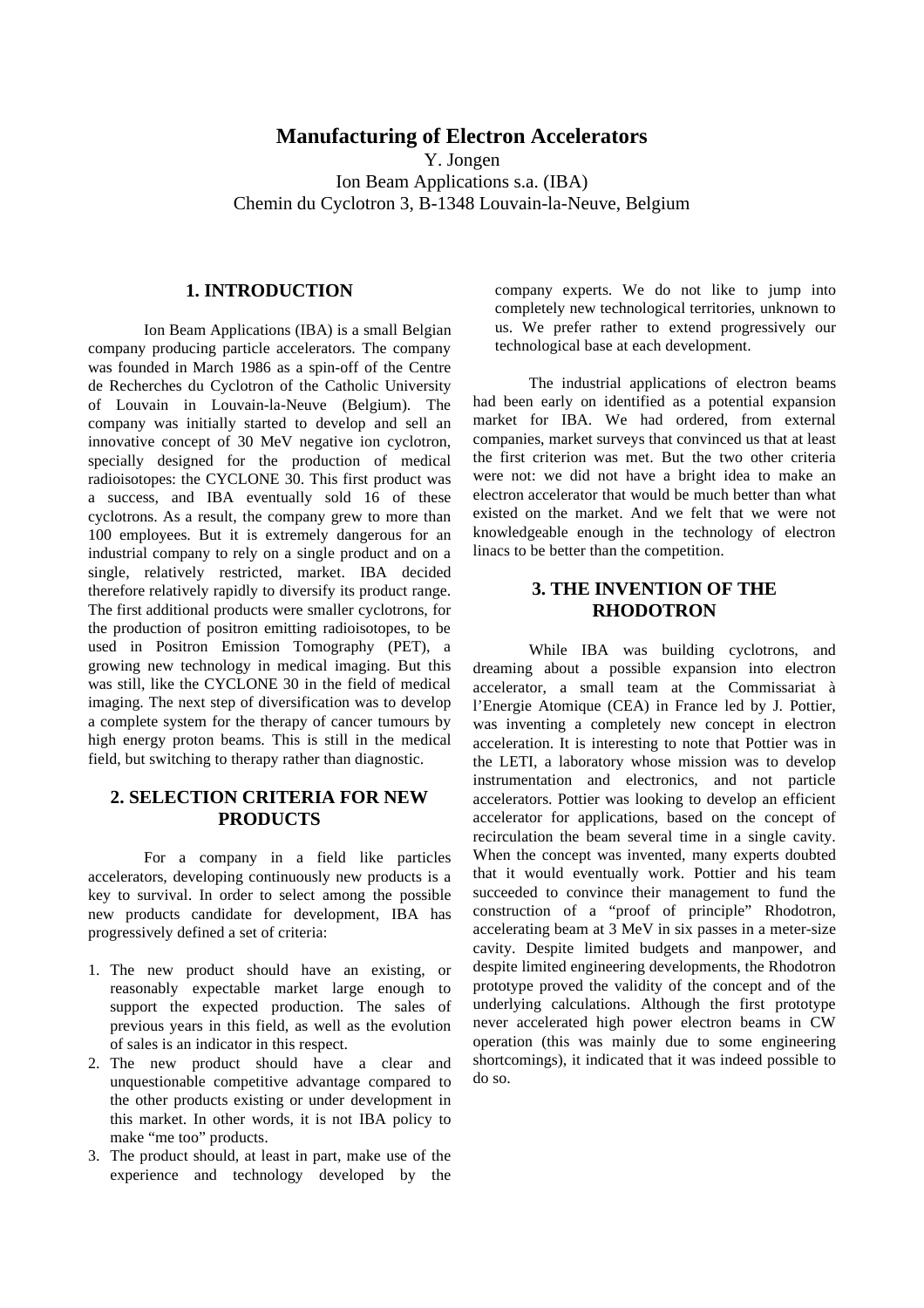# **4. OPERATING PRINCIPLES OF THE RHODOTRON**

The Rhodotron repetitively accelerates electrons across a coaxial cavity.

The electrons undergo a first acceleration when fired from an external electron gun through opening in the outer cavity towards the inner conductor.

As they merge on the other side of the inner conductor, the radial electric field is reversed, giving them a second acceleration.

The beam exits the cavity, then is bent through 198° by a small external magnet, sending the electrons back towards the inner conductor. Each trip across a diameter of the Rhodotron results in two accelerations of 500 Kv, producing 20 accelerations in all. The roseshaped pattern described by the acceleration path gives rise to the name of RHODOTRON ; "rhodos " in Greek means rose.

#### **5. THE CEA-IBA COLLABORATION**

The mission of the LETI was not to develop, and even less to industrialise particle accelerators. The CEA initiated therefore industrial contacts to find an industry (preferably French), interested to industrialise the new accelerator concept. A natural choice would have been the company CGR-MeV, a leader in the market of high energy (10 MeV) accelerators for industrial applications and located close to the CEA. But CGR-MeV, initially a subsidiary of the French Compagnie Generale de Radiologie (CGR), became owned at 50% by General Electric Medical and 50% Sumitomo Heavy Industries after CGR was sold to GE. Furthermore, CGR-MeV was very oriented toward the linac technology, and reluctant to embark in the very different Rhodotron technology.

IBA became aware of the development of the Rhodotron by a serendipitous contact (although the Rhodotron principle had been presented at the first EPAC to which IBA members participated). The first reaction of the author was to reject the idea "we don't know how to make linacs". Having learned that the new accelerator was not a linac, and was presenting very intriguing and exciting features, we decided to learn more and, eventually, to drive to Saclay to see the prototype.

At this time, professor Pottier had retired, and the Rhodotron team is now lead by Dr. Annick Nguyen. When we discovered the prototype, and were allowed to play with the controls, we were struck by the simplicity and robustness of the new accelerator. We felt that the Rhodotron had the qualities needed to become a great industrial product. We were also struck by the similarity of the Rhodotron technology and the technology used in present IBA cyclotrons. Actually, many of the subsystems used to regulate the RF system in our cyclotrons could just be transferred to the Rhodotron, solving some engineering problems observed on the prototype.

We were soon convinced that the Rhodotron was the product IBA was looking for to enter in the market of electron accelerators for industrial applications. We started then to negotiate with the CEA an exclusive, world wide licence to the technology. In compensation, the CEA received a significant downpayment as well as royalties on each sale of Rhodotrons.

The contract further provided that the development of the first "industrial" Rhodotron would be a joint undertaking of the CEA LETI team, and of IBA. The CEA team would concentrate on the physics calculations, while IBA would concentrate on the engineering and industrial design aspects. The construction and tests of the industrial prototype would take place at IBA's factory in Belgium, and the tests would be attended by members of both teams. Regular co-ordination meetings were organised between the two teams.

An element of success was that an excellent collaboration developed immediately between the scientists and engineers of both teams. Each team was bringing to the other some knowledge and technology needed for the success that the other did not have, and each team was pleased and impressed with the other team contribution.

## **6. SELECTING THE PARAMETERS OF THE FIRST INDUSTRIAL RHODOTRON**

The first task of the team was to select the parameters of the first model of industrial Rhodotron developed by IBA. Basically, the Rhodotron technology allows a wide choice of energy and currents to be achieved, so the decision had to be based on market considerations. The choice of energy was easy: international regulations limit to 10 MeV the maximum energy of electrons used in industrial applications, in order to stay below the threshold of most gamma-n reactions, preventing therefore a potential neutron activation of the goods treated. On the lower end, accelerators using a DC voltage source, such as Dynamitrons or Insulated Core Transformer (ICT) accelerators are currently produced up to voltages of 4.5...5 MV, offering high beam power and good energy conversion efficiency. The superiority of the Rhodotron over competing technologies would therefore be most obvious in the energy range of 5 to 10 MeV. A maximum energy of 10 MeV was therefore easily selected. In this energy range, the only competing technology is the classical microwave driven electron linear accelerator. For industrial applications, electron linacs suffer from significant inherent disadvantages: the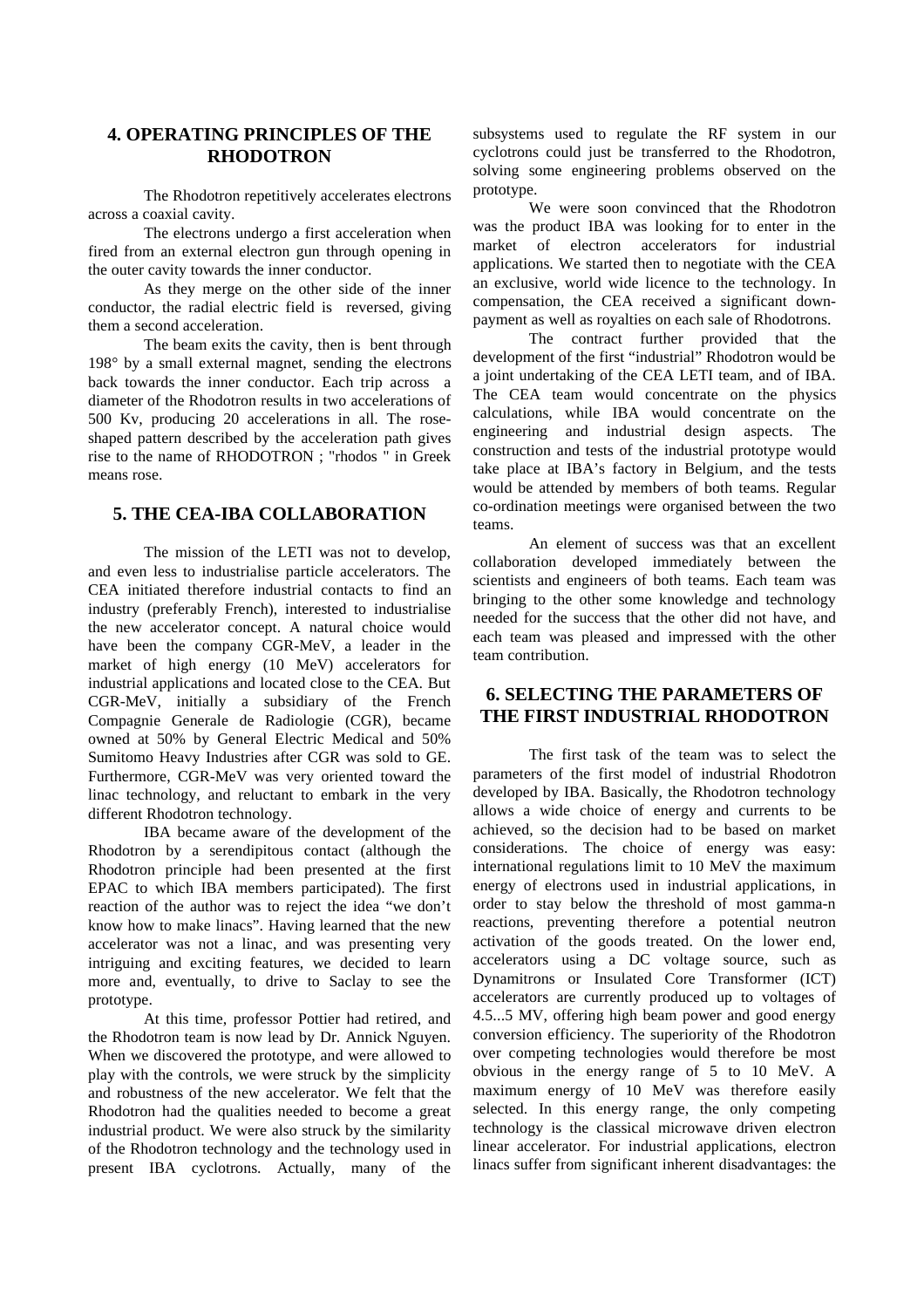operation is always pulsed, with a pulse repetition frequency in the hundred of Hertz, and with low duty cycles. This pulsing is a serious disadvantage when scanning the beam over the products to be irradiated is required. This is almost always the case. Furthermore, the energy conversion efficiency of linacs is poor, averaging around 15...20% total system efficiency (total system efficiency is defined here as beam power divided by the total electrical power required by the accelerator system, including all accessories). Finally the energy spectrum of such linacs is generally quite bad, requiring very special precautions to avoid beam losses whenever magnetic deflection is used.

The choice of the beam power level required from the first industrial Rhodotron was a more difficult choice. Most linacs offered commercially for industrial applications have a maximum beam power around 25 kW, one exception being the IMPELA linac developed by AECL which was built with a maximum power of 50 kW. A power of 25 kW is generally found appropriate for the sterilisation of medical devices at a dose of 25 KGy, either in the production line or in a remote contract sterilisation service centre. At higher powers, the material handling becomes a real challenge. However, for other applications such as the crosslinking of polymers or the degradation of wood pulp, higher beam powers are needed to reach the profitability threshold. As the highest accelerator available on the market was the IMPELA with a maximum beam power of 50 kW, we decided, somewhat arbitrarily to set a goal of 100 kW beam power at 10 MeV for the first industrial Rhodotron. We realised that this power was probably more than what many users needed, but on the other hand this would clearly position the Rhodotron as the accelerator able to achieve the highest beam powers at 10 MeV. When this would realised, few people would doubt our capacity to develop a Rhodotron of lower power, while the opposite approach would not have been as credible.

So the first industrial Rhodotron was designed as a 10 MeV, 100 kW CW beam power accelerator. The model was dubbed model TT200 for Ten MeV, Ten passes and an available RF power of 200 kW (when you start designing an new kind of accelerator, the beam power that you will eventually achieve is still somewhat uncertain, while the output power of the RF amplifier is a much safer bet).

# **7. DEVELOPMENT AND CONSTRUCTION OF THE TT200 PROTOTYPE**

For the development of he first industrial Rhodotron prototype, IBA was able to obtain an interestfree loan from the high technologies ministry of the government of the Walloon region. When this loan was

obtained, in April 1992, the development effectively started. The development was truly a team efforts between the CEA team, led by Dr. Annick Nguyen, and the IBA team led by Michel Abs. The CEA group, based in Saclay (France) did the beam dynamics computer modelling of the new accelerator, and joined the design reviews. The IBA team in Belgium did the magnetic design of the magnets, the mechanical and electrical design of the whole accelerator, all the engineering and the actual construction and assembly of the prototype. The beam tests involved members of both teams. The two teams met monthly during the development period for co-ordination and design review meetings.

After the design period, the Rhodotron cavity was ordered in September 1992. The cavity of the TT200 Rhodotron, designed to resonate at 107 Mhz (the upper limit of the FM broadcasting range) is made of formed and welded steel plates, then machined to the required tolerances and electro-chemically copper plated. The cavity was delivered to IBA in June 1993, and the prototype assembly started. The full accelerating RF field was obtained without any difficulty in October 1993, and the first beam tests started immediately after that. The beam test ran very smoothly. The only difference with the computer predictions was found in the beam spot size after a couple of cavity crossing. The problem was rapidly identified: a correction term, representing the finite gap effect on the axial focusing forces of the magnets had been neglected in the calculation, and was found to have a significant effect. The magnets were recalculated with the missing term, and the pole face angles were slightly modified. With this correction, the beam behaved completely in accordance with the computer calculations.

An interesting problem, when you want to test an accelerator producing 100 kW of beam power is what to do with this beam? We designed a beam dump, consisting essentially of a water target, in which the beam power was stopped in water circulating rapidly to remove the beam energy. The water was separated from the beam line vacuum by a thin metal window. Stopping the beam in water minimises the production of X-rays. This target was shielded by a thick wall of lead bricks. We were very surprised to discover that, after a few hours of operation, the lead bricks wall was so heated by the X-ray absorption that it started to melt!

In April 1994, the Rhodotron prototype had reached 100 kW at 10 MeV in continuous, reliable operation, and we were ready for the next challenge: to find a customer willing to take the risk to try this new technology.

#### **8. SELLING THE RHODOTRON**

Selling the Rhodotron was another formidable challenge: this was a new, untested accelerator